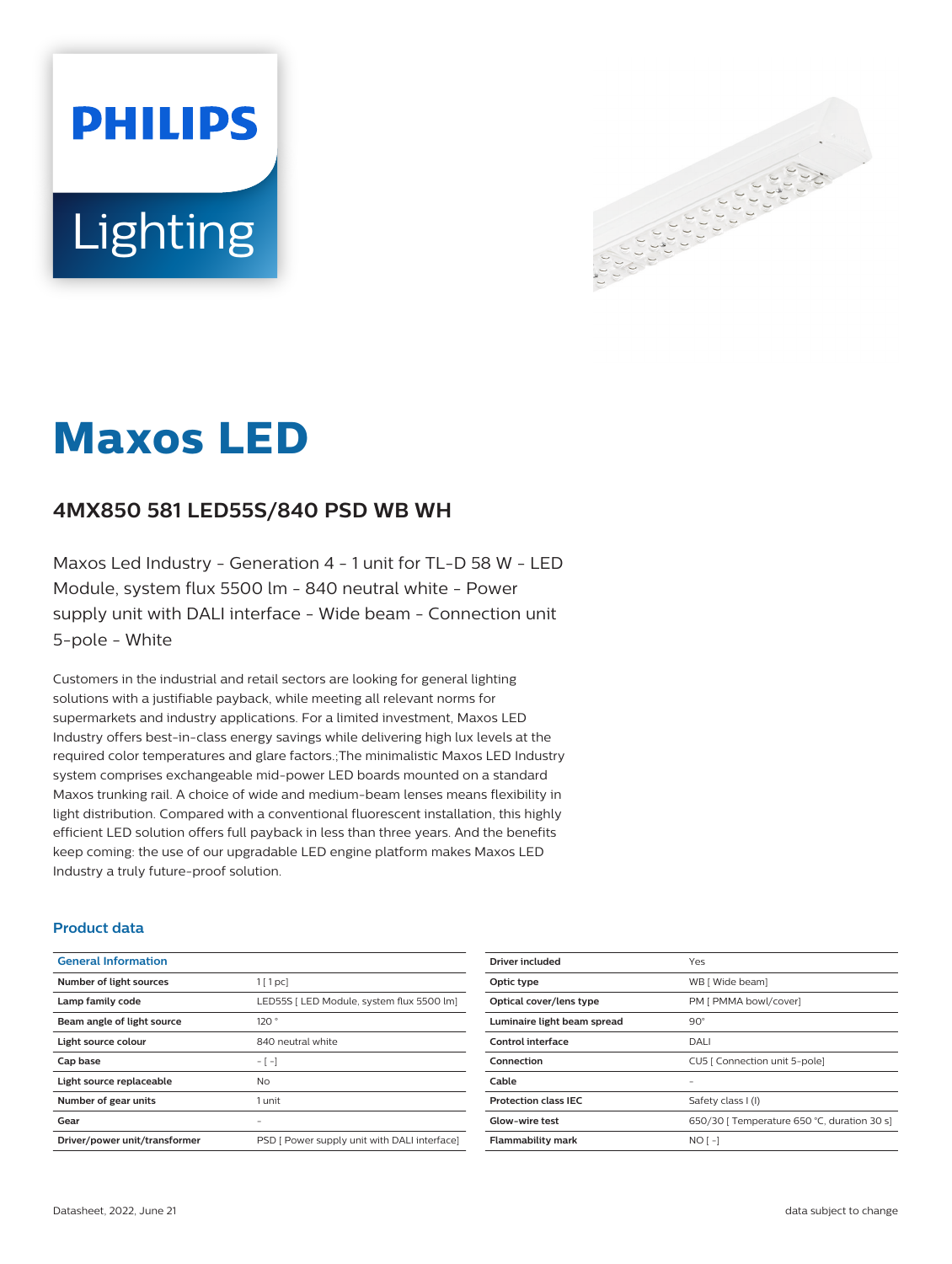# **Maxos LED**

| <b>CE mark</b>                       | CE mark                                         |
|--------------------------------------|-------------------------------------------------|
| <b>ENEC mark</b>                     | <b>ENEC</b> mark                                |
| <b>UL mark</b>                       |                                                 |
| <b>Warranty period</b>               | 5 years                                         |
| Remarks                              | *- According to the Lighting Europe guidance    |
|                                      | paper 'Evaluating performance of LED based      |
|                                      | luminaires - January 2018': statistically there |
|                                      | is no relevant difference in lumen              |
|                                      | maintenance between the B50 and, for            |
|                                      | example, the B10. Therefore, the median         |
|                                      | useful life (B50) value also represents the B10 |
|                                      | value.                                          |
| Constant light output                | No                                              |
| Number of products on MCB (16 A type | 24                                              |
| B)                                   |                                                 |
| <b>EU RoHS compliant</b>             | Yes                                             |
| <b>Product family code</b>           | 4MX850 [ Maxos Led Industry]                    |
| Unified glare rating CEN             | Not applicable                                  |
|                                      |                                                 |
| <b>Operating and Electrical</b>      |                                                 |
| <b>Input Voltage</b>                 | 220-240 V                                       |
| Input frequency                      | 50 to 60 Hz                                     |
| Control signal voltage               | 0-16 V DC DALI                                  |
| Inrush current                       | 21 A                                            |
| Inrush time                          | 0.280 ms                                        |
| Power factor (min.)                  | 0.9                                             |
|                                      |                                                 |
| <b>Controls and Dimming</b>          |                                                 |
| Dimmable                             | Yes                                             |
|                                      |                                                 |
| <b>Mechanical and Housing</b>        |                                                 |
| <b>Trunking length</b>               | 581 [ 1 unit for TL-D 58 W]                     |
| <b>Housing material</b>              | Steel                                           |
| Reflector material                   |                                                 |
| Optic material                       | Polymethyl methacrylate                         |
| Optical cover/lens material          | Polymethyl methacrylate                         |
| <b>Fixation material</b>             | Steel                                           |
| Optical cover/lens finish            | Clear                                           |
| Overall length                       | 1528 mm                                         |
| Overall width                        | 63 mm                                           |
| <b>Overall height</b>                | 50 mm                                           |
| Colour                               | White                                           |
| Dimensions (height x width x depth)  | 50 x 63 x 1528 mm (2 x 2.5 x 60.2 in)           |

| Ingress protection code                       | IP20 [ Finger-protected]        |  |
|-----------------------------------------------|---------------------------------|--|
| Mech. impact protection code                  | IK02 [ 0.2 J standard]          |  |
| <b>Sustainability rating</b>                  |                                 |  |
|                                               |                                 |  |
| <b>Initial Performance (IEC Compliant)</b>    |                                 |  |
| Initial luminous flux (system flux)           | 5500 lm                         |  |
| Luminous flux tolerance                       | $+/-10%$                        |  |
| Initial LED luminaire efficacy                | 169 lm/W                        |  |
| Init. Corr. Colour Temperature                | 4000K                           |  |
| Init. Colour rendering index                  | ≥80                             |  |
| Initial chromaticity                          | (0.38, 0.38) SDCM <3.5          |  |
| Initial input power                           | 32.5 W                          |  |
| Power consumption tolerance                   | $+/-10%$                        |  |
|                                               |                                 |  |
| <b>Over Time Performance (IEC Compliant)</b>  |                                 |  |
| Control gear failure rate at median useful 5% |                                 |  |
| life 50,000 h                                 |                                 |  |
| Lumen maintenance at median useful            | L90                             |  |
| life* 50,000 h                                |                                 |  |
| Lumen maintenance at median useful            | L80                             |  |
| life* 100,000 h                               |                                 |  |
|                                               |                                 |  |
| <b>Application Conditions</b>                 |                                 |  |
| Ambient temperature range                     | $-20$ to $+35$ °C               |  |
| Performance ambient temperature Tq            | 25 °C                           |  |
| Maximum dimming level                         | 1%                              |  |
| Suitable for random switching                 | Not applicable                  |  |
|                                               |                                 |  |
| <b>Product Data</b>                           |                                 |  |
| Full product code                             | 403073266124499                 |  |
| Order product name                            | 4MX850 581 LED55S/840 PSD WB WH |  |
| EAN/UPC - product                             | 4030732661244                   |  |
| Order code                                    | 66124499                        |  |
| SAP numerator - quantity per pack             | 1                               |  |
| Numerator - packs per outer box               | 3                               |  |
| <b>SAP</b> material                           | 910629120726                    |  |
| SAP net weight (piece)                        | 1.900 kg                        |  |



**Approval and Application**